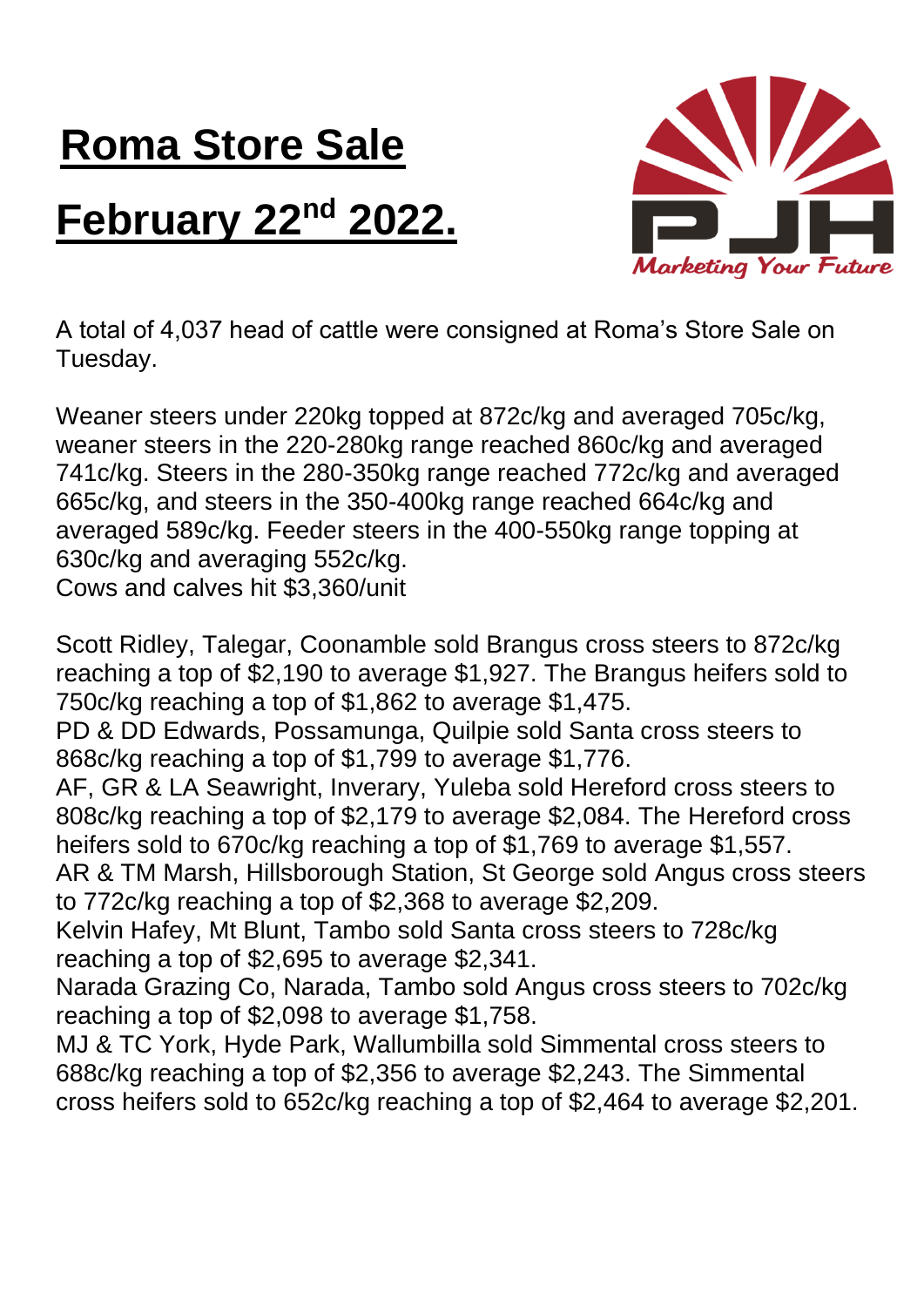KS Fein, Crowman, Injune sold Simmental cross steers to 670c/kg reaching a top of \$2,341 to average \$2,258.

RJ & LD Ferguson, Gumgully, Roma sold Charolais cross steers to 670c/kg reaching a top of \$2,300 to average \$1,901.

PJ & JB O'Neill sold Santa cross steers to 636c/kg reaching a top of \$2,523 to average \$2,340.

AE & JP Cleland, Angry Jungle, Wallumbilla sold Santa cross steers to 620c/kg reaching a top of \$2,481 to average \$2,318.

Tory Latham, Litani, Yuleba sold Charolais cross steers to 622c/kg reaching a top of \$2,358 to average \$2,252.

PD & JL Fisher, Quilberry, Charleville sold Charolais cross steers to 610c/kg reaching a top of \$2,584 to average \$2,388. The Charolais cross heifers sold to 644c/kg reaching a top of \$2,162 to average \$2,070.

RH & RJ West, Roleen, Wallumbilla sold Angus cross steers to 604c/kg reaching a top of \$2,718 to average \$2,643.

Benelgram Grazing Co, Balmacarra, Charlieville sold Shorthorn cross steers to 590c/kg reaching a top of \$2,699 to average \$2,244.

Spiven PTY LTD, Roma sold Brahman cross steers to 566c/kg reaching a top of \$2,374 to average \$2,322.

Cunningham Cattle Company PTY LTD, Ballaroo, Roma sold Brahman steers to 548c/kg reaching a top of \$2,329 to average \$2,039.

Yorkaringa Farming Trust, Yorkaringa, Wallumbilla sold Droughtmaster cross steers to 465c/kg reaching a top of \$3,035 to average \$2,456. Atkins Cattle Company, Spion Kop, Taroom donated two Santa steers to the Royal Flying Doctor Service. The steers sold to 446c/kg reaching a top of \$2,855 to average \$2,855.

Heifers under 220kg topped at 750c/kg and averaged 660c/kg, while heifers in the 220-280kg range topped at 700c/kg and averaged 624c/kg. Heifers in the 280-350kg range topped at 682c/kg, averaging 598c/kg. Heifers in the 350-450kg range topped at 612c/kg, averaging 517c/kg.

DW & JA Laverty, Roma sold Angus cross heifers to 676c/kg reaching a top of \$1,555 to average \$1,508.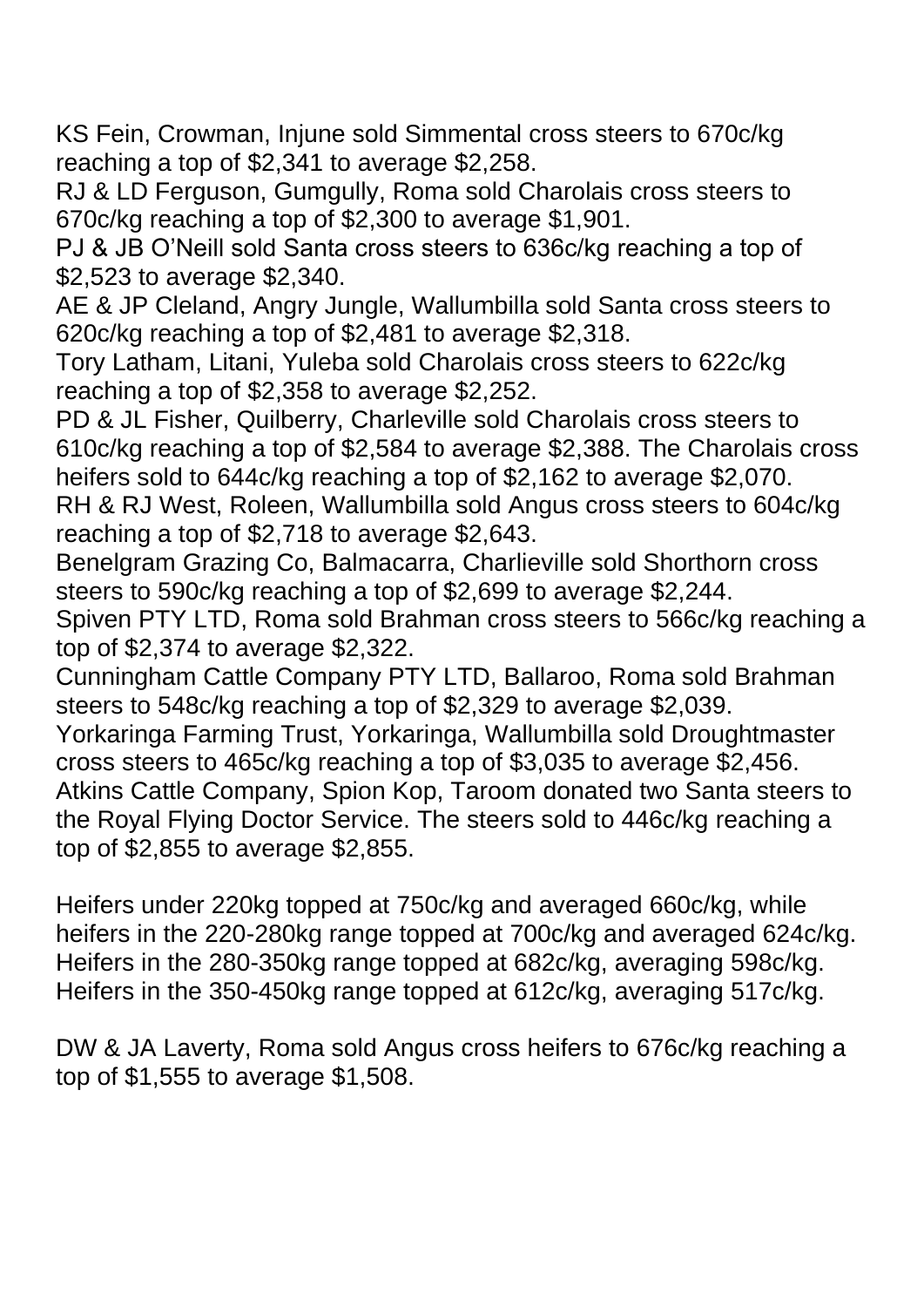TL & JV Kehl, Patersons, Wallumbilla sold Angus cross heifers to 668c/kg reaching a top of \$2,073 to average \$1,844.

J & S Sparrow, North Tullamore Station, Alpha sold Droughtmaster heifers to 650c/kg reaching a top of \$2,003 to average \$1,806.

Cows in the 300-400kg range reached 376c/kg and averaged 339c/kg, while cows in the 400kg-500kg range reached 428c/kg and averaged 375c/kg. Cows over 500kg topped at 421c/kg, averaging 398c/kg.

DBR Grazing, Burenda, Mt Tabor, Augathella sold Angus cross cows to 413c/kg reaching a top of \$2,778 to average \$2,547. Raceview Pastoral Co, Raceview, Charleville sold Santa cross cows to 410c/kg reaching a top of \$2,765 to average \$2,530. Reynella Grazing Co, Reynella, Charleville sold Droughtmaster cross cows to 409c/kg reaching a top of \$2,433 to average \$2,215.

## *NEXT STORE SALE IS 1 st MARCH PJH SELL 1 stPOSITION*